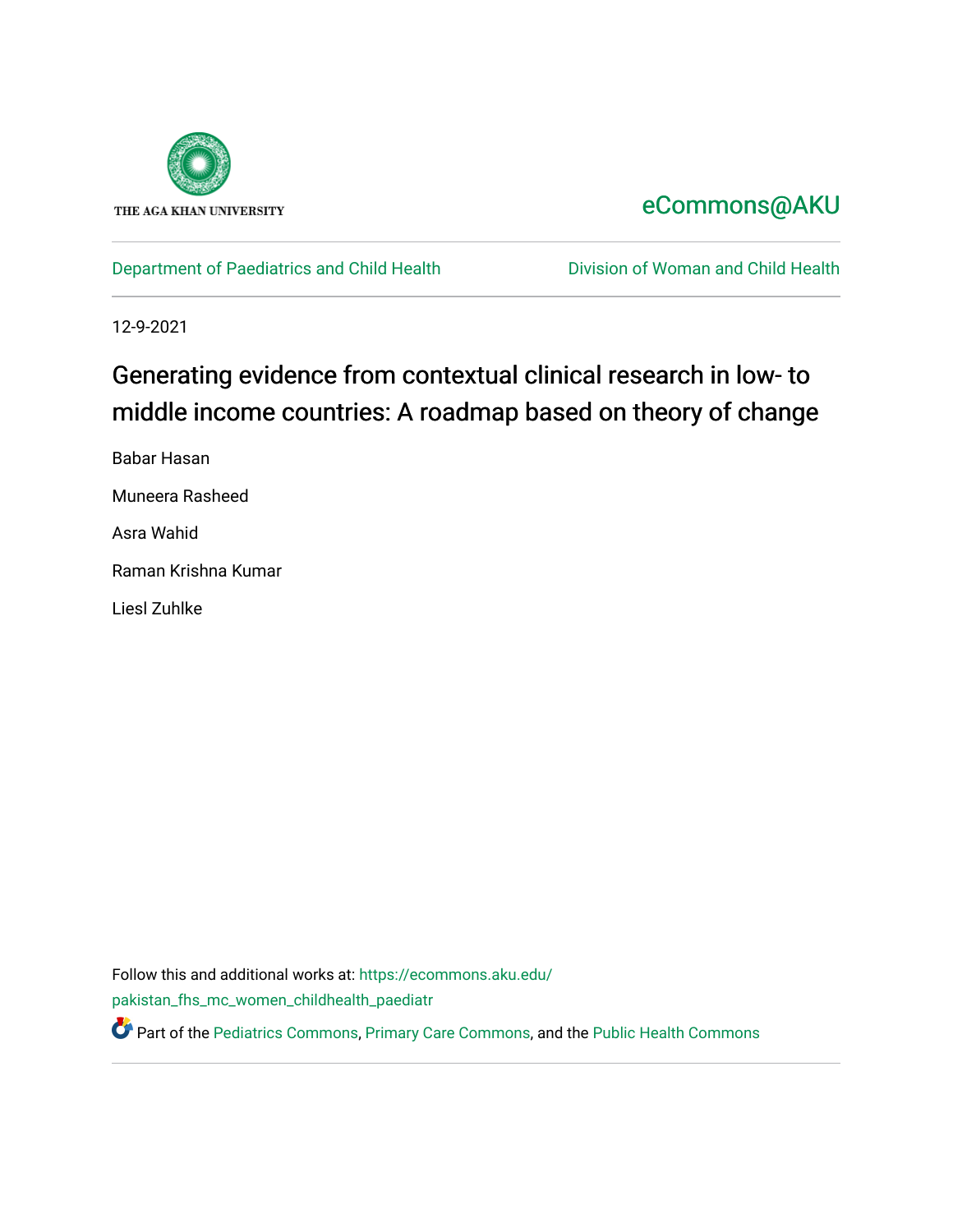



# Generating Evidence From [Contextual Clinical Research in Low](https://www.frontiersin.org/articles/10.3389/fped.2021.764239/full)to Middle Income Countries: A Roadmap Based on Theory of **Change**

Babar S. Hasan1, Muneera A. Rasheed<sup>2</sup>, Asra Wahid1, Raman Krishna Kumar<sup>3</sup> and Liesl Zuhlke<sup>4,5\*</sup>

*<sup>1</sup> Department of Paediatrics and Child Health, Aga Khan University, Karachi, Pakistan, <sup>2</sup> Centre for International Health, Department of Global Public Health and Primary Care, University of Bergen, Bergen, Norway, <sup>3</sup> Amrita Institute of Medical Sciences and Research Centre, Kochi, India, <sup>4</sup> Division of Pediatric Cardiology, Department of Pediatrics, Red Cross Children's Hospital, University of Cape Town, Cape Town, South Africa, <sup>5</sup> Division of Cardiology, Department of Medicine, Groote Schuur Hospital, University of Cape Town, Cape Town, South Africa*

#### **OPEN ACCESS**

#### Edited by:

*Hannes Sallmon, Deutsches Herzzentrum Berlin, Germany*

#### Reviewed by:

*Krittika Joshi, Children's Hospital of San Antonio, United States Stefan Kurath-Koller, Medical University of Graz, Austria*

> \*Correspondence: *Liesl Zuhlke [liesl.zuhlke@uct.ac.za](mailto:liesl.zuhlke@uct.ac.za)*

#### Specialty section:

*This article was submitted to Pediatric Cardiology, a section of the journal Frontiers in Pediatrics*

Received: *25 August 2021* Accepted: *18 November 2021* Published: *09 December 2021*

#### Citation:

*Hasan BS, Rasheed MA, Wahid A, Kumar RK and Zuhlke L (2021) Generating Evidence From Contextual Clinical Research in Low- to Middle Income Countries: A Roadmap Based on Theory of Change. Front. Pediatr. 9:764239. doi: [10.3389/fped.2021.764239](https://doi.org/10.3389/fped.2021.764239)*

Along with inadequate access to high-quality care, competing health priorities, fragile health systems, and conflicts, there is an associated delay in evidence generation and research from LMICs. Lack of basic epidemiologic understanding of the disease burden in these regions poses a significant knowledge gap as solutions can only be developed and sustained if the scope of the problem is accurately defined. Congenital heart disease (CHD), for example, is the most common birth defect in children. The prevalence of CHD from 1990 to 2017 has progressively increased by 18.7% and more than 90% of children with CHD are born in Low and Middle-Income Countries (LMICs). If diagnosed and managed in a timely manner, as in high-income countries (HICs), most children lead a healthy life and achieve adulthood. However, children with CHD in LMICs have limited care available with subsequent impact on survival. The large disparity in global health research focus on this complex disease makes it a solid paradigm to shape the debate. Despite many challenges, an essential aspect of improving research in LMICs is the realization and ownership of the problem around paucity of local evidence by patients, health care providers, academic centers, and governments in these countries. We have created a theory of change model to address these challenges at a micro- (individual patient or physician or institutions delivering health care) and a macro- (government and health ministries) level, presenting suggested solutions for these complex problems. All stakeholders in the society, from government bodies, health ministries, and systems, to frontline healthcare workers and patients, need to be invested in addressing the local health problems and significantly increase data to define and improve the gaps in care in LMICs. Moreover, interventions can be designed for a more collaborative and effective HIC-LMIC and LMIC-LMIC partnership to increase resources, capacity building, and representation for long-term productivity.

Keywords: complex care, contextual clinical research, global health, global health inequity, research disparity, theory of change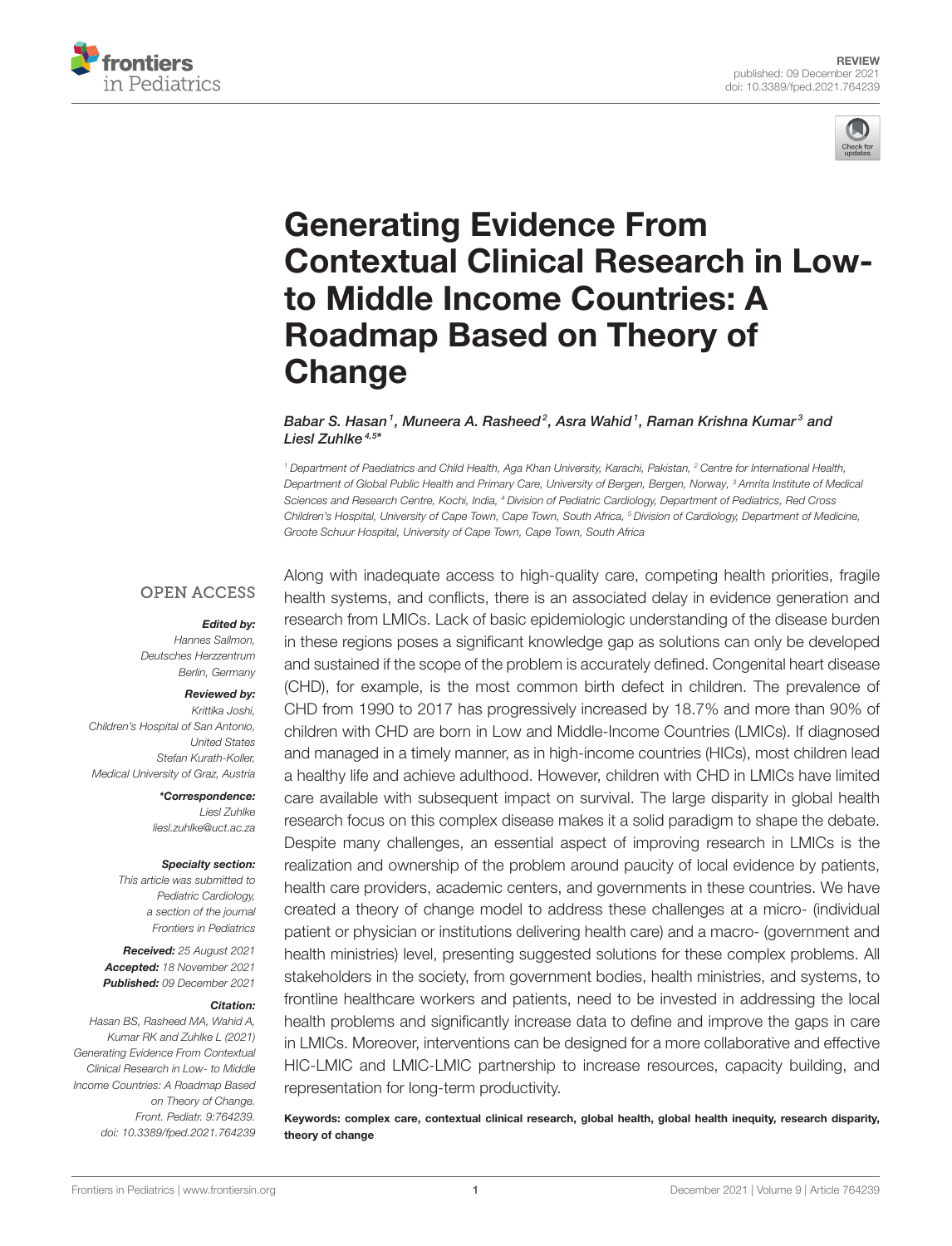## INTRODUCTION

## Why Do We Need Contextually Relevant Data From LMICs?

Low- and middle-income countries (LMICs) encompass 92% of the global disease burden [\(1\)](#page-11-0), and yet are severely lacking in resources to manage complex care. The disparity of disease burden to resources available is daunting, i.e., HIC has over 100 times more cardiac surgeons than LMIC, and while there are more than 4,000 cardiac centers worldwide, only one center per 10 million population exists in LMIC [\(2\)](#page-11-1). Despite these differences, there is a lack of basic epidemiologic understanding of the disease burden in these regions. A large knowledge gap is a hindrance toward identifying appropriate solutions to multifaceted healthcare challenges. This stark contrast in disease burden vs. research disparity has important implications toward complex diseases as they remain low on healthcare improvement agendas [\(3\)](#page-11-2). We use the example of pediatric heart disease to highlight this disparity, the challenges associated with contextual evidence generation and propose some solutions to overcome these barriers.

Congenital heart disease (CHD) is the most common birth defect in children. The prevalence of CHD from 1990 to 2017 has progressively increased by 18.7% [\(4\)](#page-11-3), and more than 90% of children with CHD are born in LMICs [\(5\)](#page-11-4). The spectrum of CHD ranges from simple defects managed through conservative observation vs. complex conditions requiring surgical or catheter based intervention for survival. If managed in a timely manner, as in high-income countries (HICs), the majority of children lead a healthy life [\(5\)](#page-11-4). However, children with CHD in LMICs have limited care available [\(6\)](#page-11-5). According to Global burden of Disease (GBD) 2017, there are 261,247 deaths due to CHD annually with more than 21 million years of life (YLL) and a similarly high number of disability-adjusted life years (DALYs) lost [\(4\)](#page-11-3). Since 1990 CHD mortality for infants has declined by only 6% in the low sociodemographic index (SDI) subgroup compared with a decline of more than 50% in the middle to high SDI subgroups [\(4\)](#page-11-3). Additional to the disease burden, patients in LMICs have a distinct disease spectrum, often present late and with serious comorbidities (e.g., malnutrition, blood stream and lung infections) or complications [\(7\)](#page-11-6). Inadequate quality of health care, poor infrastructure, cost of care, dearth of equipment, expertise and skills, are some of the problems unique to LMICs adding to the complexity of managing these patients [\(8\)](#page-11-7). Due to these factors there is significantly higher preoperative and operative mortality among these patients in LMICs when compared with HICs [\(9\)](#page-11-8). These patients also have more pre- and post-operative morbidities significantly affecting their outcomes. More than half of pre-operative patients with CHD in LMICs had severe malnutrition [\(10\)](#page-11-9). Compared to HIC, major infections contributed toward increased post-operative mortality and morbidity (increased ventilation time and ICU stays) in LMICs [\(11\)](#page-11-10).

The scenario is not much different for acquired heart diseases. There has been a marked decline in the prevalence of rheumatic heart disease (RHD) in developed countries [\(12\)](#page-11-11). However, in LMICs, RHD continues to pose a significant public health issue.

A meta-analysis conducted in 2019 reported an RHD prevalence of 8.2–31.0 per 1,000 in low income countries and 5.5–13.5 per 1,000 in LMICs [\(13\)](#page-11-12). In 2015, just five countries (India, China, Pakistan, Indonesia, and the Democratic Republic of the Congo) accounted for 73% of the global cases of RHD. Like CHD, patients with RHD also present with significantly advanced disease. Most RHD patients usually present with moderate-to-severe valvular heart disease associated with pulmonary hypertension and up to a quarter of patients present with left ventricular dysfunction, reflecting delayed referral patterns to tertiary care centers [\(14\)](#page-11-13).

Due to the unique disease spectrum of patients with heart disease in LMICs, management needs to be tailored and demands a thoughtful and cautious approach. Late presenting left to right CHD shunt lesions are rarely seen in HICs, while it is a common occurrence in LMICs. Data around the management of such patients is scarce and leads to variation in practices [\(15](#page-11-14)[–17\)](#page-11-15). Cyanosis, coagulopathies, diastolic dysfunction, and hyper-viscosity increase post-operative morbidity and mortality in cyanotic heart lesions like the tetralogy of Fallot [\(7\)](#page-11-6). Similarly, management of critical CHD conditions like transposition of great vessels is remarkably different in LMICs i.e., 2/3rd of patients, in a large global registry of CHD patients from LMICs, presented late and underwent a primary arterial switch operation beyond 4 weeks of age while 20% cases had a two-staged arterial switch [\(18\)](#page-11-16).

## How Much Is the Data Deficit?

Lack of contextually applicable guidelines leads to the use of HIC guidelines which can be impractical or even impossible and may lead to heterogeneity in care pathways and variability in outcomes [\(19,](#page-11-17) [20\)](#page-11-18). LMICs account for 90% of the world's CHD population, yet there is an extreme dearth of data and health care research originating from these countries. The Global Burden of Disease 2017 study on CHD reports little to no direct data on CHD outcomes from a majority of the LMICs [\(4\)](#page-11-3).

## BARRIERS TO EVIDENCE GENERATION IN LMICS

Despite realization of the importance of contextual research and evidence generation for local, cost-effective solutions in the LMIC, progress has been sluggish and uncoordinated. Therefore, it is imperative to recognize the barriers to conducting research and availability of data in LMICs so that systemic solutions can be designed to address them. These barriers can be broadly classified as following:

## Competing Public Health Priorities Leading to Inadequate Funding and Resources for Complex Care CHD Research

External funding comprising international donors, grants, and research collaborators encompass 90% of the resources for research in LMICs [\(21\)](#page-11-19). However, the primary agenda for the largest funding health agencies in LMICs like the USAID, UKAID, Welcome Trust, WHO, UNICEF, Bill and Melinda Gates Foundation, and The Global Fund, continues to be infectious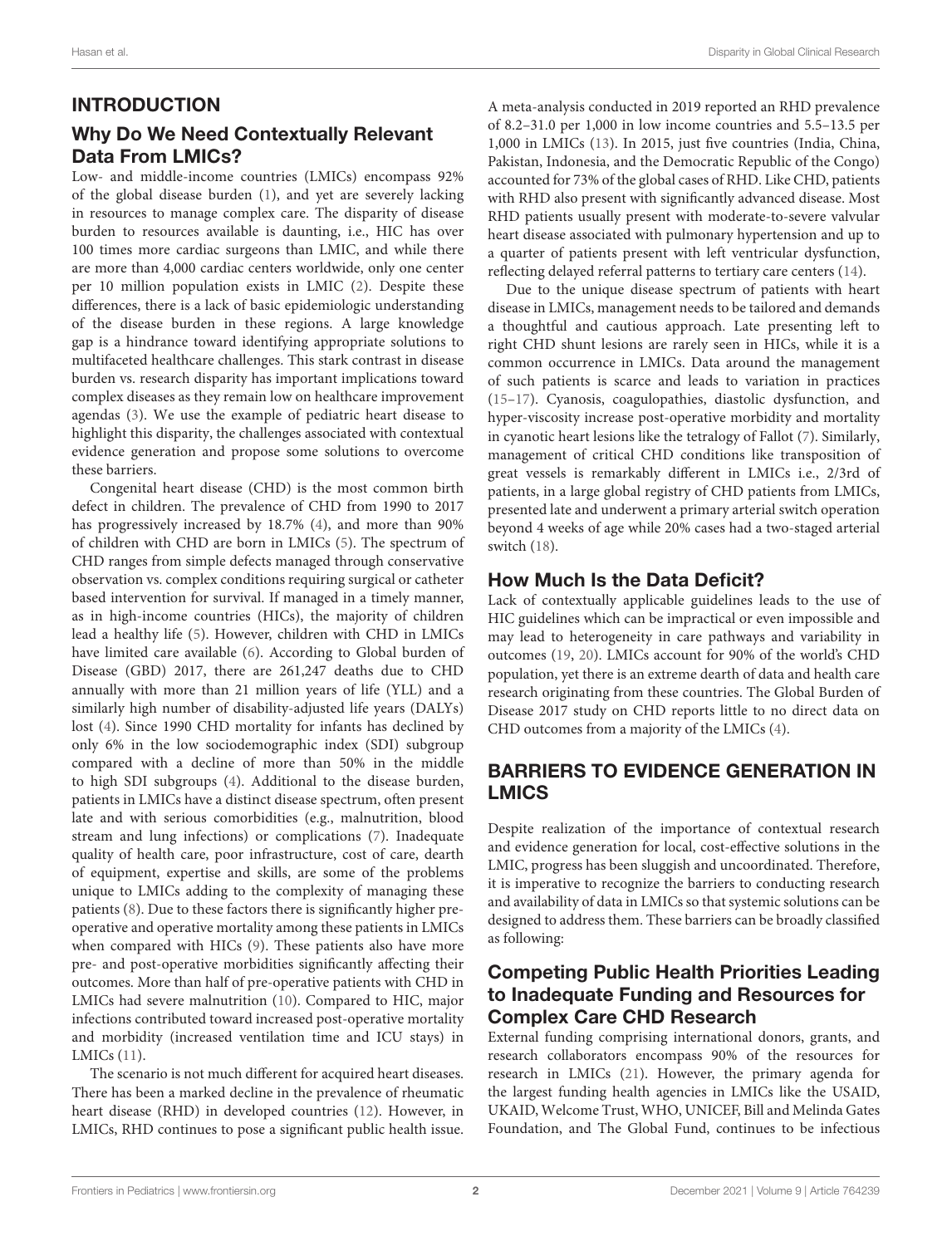diseases, vaccines, and nutritional disorders. These diseases remain the focus in global health like Sustainable Development Goals indicators, driven mainly by donor interest. From 1990 to 2015, in LMICs, infant mortality rates dropped by more than 50% for infectious diseases and protein malnutrition while the death rate from CHD persisted, springing it up to the 5th leading cause of death [\(3\)](#page-11-2). Despite this changing landscape of disease spectrum, minimum funds are allocated for evidence generation and research around CHD in LMICs. Policy Cures Research, a global health body for research and data collection and analysis, reported that 70% of the total neglected disease investment focused on HIV/AIDS, tuberculosis, and malaria in 2018, while CHD did not fall in their neglected diseases panel, and acute rheumatic fever received only 0.1% of this funding [\(22\)](#page-12-0). Deepseated disparities in the process of fund allocation are further highlighted by a survey conducted in 2010 where 85% of grant reviewers felt inadequately trained in grant review [\(23\)](#page-12-1).

## Lack of a Culture That Values and Supports Research

Many academic medical centers or health care delivery institutes in LMICs fail to adequately recognize their role in developing a clear vision around contextual evidence generation and research to identify more cost-effective measures of health care delivery. Frequently health care "leaders" in LMICs are unable to understand that contextual data and research is probably the most effective way of improving the health care outcomes in their countries [\(19\)](#page-11-17). Apart from a few large tertiary care centers in LMICs, most local organizations do not invest in or support research conferences, workshops, or reward research productivity as a part of their academic objectives [\(24\)](#page-12-2). Centers also provide more financial incentives for extra clinical productivity rather than for research work, thus making research work a lesser priority. Moreover, LMICs have a lower patient to physician ratios resulting in competing clinical demands, thus leaving inadequate time for quality research for the inundated physicians working in academic settings. For example, CHD prevalence in Pakistan is comparable to the United States, yet compared to the US there are < 5% pediatric cardiac care centers and < 1% of the pediatric cardiologists present in the country to manage overwhelming burden of disease [\(17,](#page-11-15) [25\)](#page-12-3). Similar trends are seen in many other LMICs i.e., 0.04 adult cardiac surgeons and 0.03 pediatric cardiac surgeons per million population, compared with 7.15 adult cardiac surgeons and 1.67 pediatric cardiac surgeons in high-income countries [\(26\)](#page-12-4). There is a lack of tenured or ring-fenced positions in institutions to incentivize the return of those clinician-scientists who have acquired post-graduate research outside their countries [\(27\)](#page-12-5).

## Limited Capacity to Do Research or Generate Evidence

While the challenge of resources and funds can be addressed through different means (e.g., philanthropy), mentoring local researchers to pursue careers in clinical research is another tremendous challenge. These challenges are mainly due to a scarcity of infrastructure with very few research laboratories, proper equipment, organized national databases and skilled human resources (analysts, masters level, and Ph.D.- level graduates, statisticians, data scientists, etc.) [\(28\)](#page-12-6). A lack of vision and incentivization to generate local evidence also transcribes into limited mentorship of young physicians and emerging health leaders in the importance of local data and contextual research. Additionally, weak governance and accountability around mentorship lead to inconsistent and ineffective coaching of the early career physicians. Few health care providers with limited research skills enter the workforce not adding much to the national capacity to do high quality research or evidence generation [\(24\)](#page-12-2).

## Poor Representation in Global Health Forums

Poor representation of researchers from LMICs [\(29\)](#page-12-7), a hierarchal relation between HIC and LMIC research collaborators [\(30\)](#page-12-8) and a significant publication bias [\(31\)](#page-12-9) against data from LMIC points toward a disparity between the research/researchers from the HICs vs. those in LMICs especially within the arena of global health [\(32\)](#page-12-10). Such a disparity is yet another reason for lack of evidence from LMICs.

## Poor Representation of LMIC Researchers

Global health forums address issues of insufficient resources, funding, and capacity in LMICs. However, for over a decade the Global South (predominantly LMICs) continue to receive sparse representation on leading global health boards and executive councils. It is estimated that 85% of the global health organization headquarters are in the Global North [\(29\)](#page-12-7). These organizations have established advocacy pathways and funding resources to address global health problems in the Global South which may not be contextually relevant [\(29\)](#page-12-7). The Consortium of Universities for Global Health (CUGH) is one of the world's largest academic-based organizationss established in 2007 to support academic institutions in addressing global health challenges. In 2016, only two out of the 16-member Board of Directors of CUGH were from the Global South [\(31\)](#page-12-9). This inequity steers most of the capacity building and training for academic programs in global health toward the Global North while the disease burden exists in the South. Similarly, commissioners from HICs led 72% of the Global Surgery and 73% of the Global Health Lancet commissions [\(31\)](#page-12-9). Due to the massive underrepresentation of LMIC attendees in global health conferences, the issues facing them are not brought to the forefront. Barely 4% of academic conferences are held in lowincome countries, representing <40% of delegates from LMICs [\(29\)](#page-12-7). This poor representation is due to financial constraints, visa restrictions, political barriers, and failure to actively seek and identify expertise from LMICs [\(29\)](#page-12-7). Even amongst the low numbers of attendees from LMICs, those that attend have minimal active speaking opportunities, research presentations, and support, thus making their voices left unheard [\(29\)](#page-12-7). When clinicians and researchers have no opportunities to participate in decision-making panels, it hampers their research interests as their efforts seem to add no significant value to impact clinical guidelines.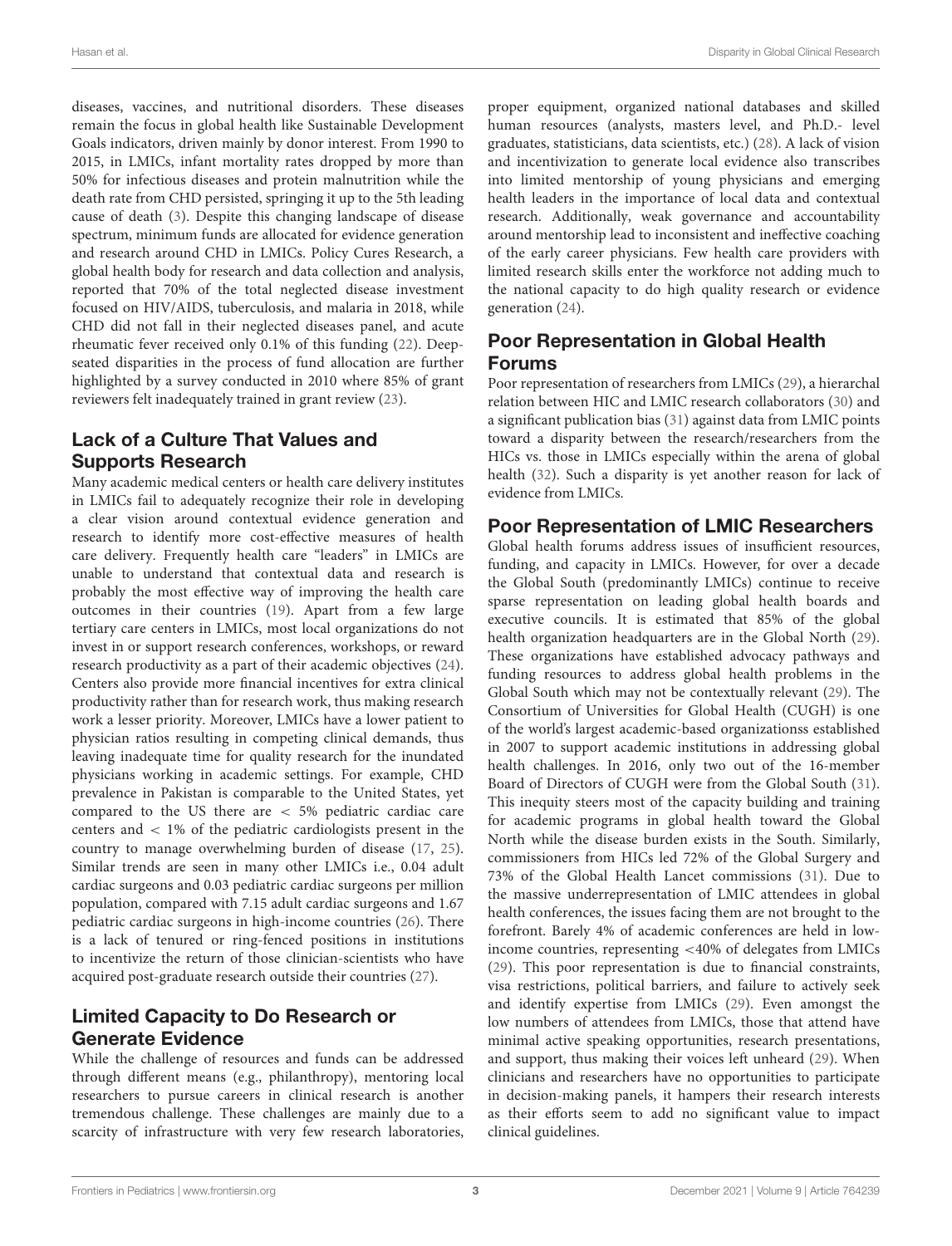

## <span id="page-4-0"></span>Hierarchal Relation Between HIC and LMIC Research Collaborators

In research collaborations between HIC and LMICs, when decisions and conversations partake, the voices and concerns of these researchers in LMIC (usually taking role of "gatekeepers)" remain typically absent. As a result, plans made through such "collaborations" do not align with the academic programs, timetables and teaching systems of centers in the south. This unidirectional "gatekeeping" attitude to "facilitate" scholars from the Global North consumes more resources, time, energy, with little to no emphasis on improvement opportunities [\(30\)](#page-12-8). An additional challenge is that funding is directed usually toward institutions in the Global North and researchers in Global South being dependent on the funds tend to not speak about these issues and may continue to suffer in silence. The dependence on such funds is also a reason for institutions in LMICs to not support their researchers when they share their concern about such hierarchy in collaborations [\(33,](#page-12-11) [34\)](#page-12-12).

## Publication Bias

Publications in reputable global health journals allows dissemination of identified local challenges and contextual sustainable solutions and thus can direct future policymaking. The power imbalances within global surgery academia are at risk of being transferred to national policy and adversely affecting resource allocation [\(35\)](#page-12-13). In an ideal situation, even if LMIC researchers tackle all the major gaps in resources and representation to conduct locally relevant research, publication bias still limits their credibility and voice. Bibliometric studies of global health publications have reported inequalities in global health research overall, with marginalization and disempowerment of LMIC authors [\(35\)](#page-12-13). HICs publish almost all global health journals with very few editor-in-chiefs from LMICs and low representation of editors or editorial board members from LMICs [\(32\)](#page-12-10). Top 12 health journals have 33% LMIC representation amongst editors and editorial board members [\(31\)](#page-12-9). Amongst 27 specialty global health journals, 68% of editors and 73% of editors-in-chief came from HICs [\(36\)](#page-12-14). Consequently, there is an increased preference for publishing research conducted by the developed countries of the Global North [\(31\)](#page-12-9). This disparity was further aggravated amongst leading female roles from LMICs, encompassing only 4% of leading female editors belonging from LMICs amongst the top 12 health journals [\(31\)](#page-12-9). LMIC female first authors had manuscripts published in journals with impact factors ∼ 14 points lower than papers from their HIC counterparts [\(36\)](#page-12-14). A systematic analysis of current trends in authorship demographics for global surgery publications reported 51% of authors affiliated only with HICs with over two-thirds of first and last authors were affiliated with at least one HIC institution [\(35\)](#page-12-13). Elite journals frequently reject papers from LMICs with the presumption of it being of questionable data quality, not of interest to their reader or findings not being generalizable to HICs. Subsequently, authors are advised to submit their articles to local low-impact journals resulting in lower reach and hence limited citations. Unaffordable publication costs of other impactful global health journals add to this engrained disparity and further restrict southern data from being published in reputable journals [\(37\)](#page-12-15).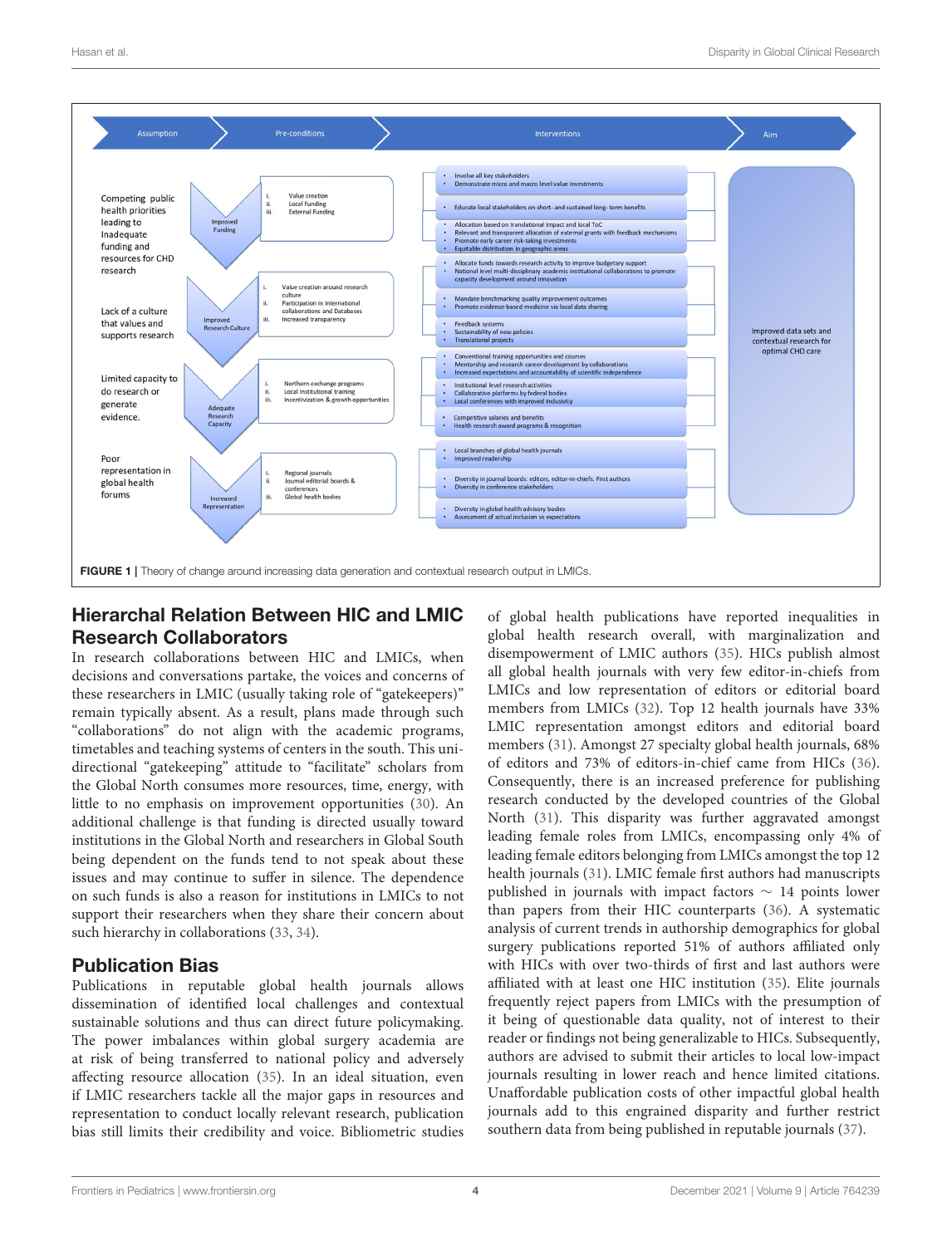#### <span id="page-5-0"></span>TABLE 1 | A theory of change model to increase data generation and contextual research in low- to middle- income countries.

Impact: Improved evidence generation and contextual research for optimal CHD care

*N* (%): Increase in available health outcome metric datasets, increase in number of papers on data from LMIC authored by investigators from Global south.

Intermediate Outcome: Improved resources, representation, and publications

*N* (%):

1. Increase in the number of resources: Amount in \$ funding toward health outcome research in LMIC and number of high quality LMIC researchers and other supporting staff (e.g., statisticians, data scientist etc)

2. Increase diversity in global health advisory, editorial and conference representation

3. Increase in the number of publications and citations from LMICs lead investigators.

| <b>Pre-conditions</b>                                                                               | <b>Interventions</b>                                                                                                                                                                                                                                                                                                                                                                                                                                                                                                                                                                                                                                                                                                                                                                                                                                            | <b>Indicator/Metrics</b>                                                                                                                                                                                                                                                                                                                                                                                                                                                                                                                                     |
|-----------------------------------------------------------------------------------------------------|-----------------------------------------------------------------------------------------------------------------------------------------------------------------------------------------------------------------------------------------------------------------------------------------------------------------------------------------------------------------------------------------------------------------------------------------------------------------------------------------------------------------------------------------------------------------------------------------------------------------------------------------------------------------------------------------------------------------------------------------------------------------------------------------------------------------------------------------------------------------|--------------------------------------------------------------------------------------------------------------------------------------------------------------------------------------------------------------------------------------------------------------------------------------------------------------------------------------------------------------------------------------------------------------------------------------------------------------------------------------------------------------------------------------------------------------|
| 1. Improved Funding                                                                                 |                                                                                                                                                                                                                                                                                                                                                                                                                                                                                                                                                                                                                                                                                                                                                                                                                                                                 |                                                                                                                                                                                                                                                                                                                                                                                                                                                                                                                                                              |
| 1.1 Value creation around<br>contextual evidence and<br>research among local<br>stakeholders        | • Involving key stakeholders (patients, physicians, insurance<br>companies, pharmaceuticals/device companies, government health<br>ministries).<br>• Demonstrating value in investing in data especially health outcome<br>metrics at a micro (individual- physician or patient or institutional-<br>hospital, academic medical centers) or a macro-level (government-<br>health ministries)                                                                                                                                                                                                                                                                                                                                                                                                                                                                    | - Number of disease specific health outcome registries or<br>collaboratives created nationally.<br>- Number of block chain start-ups managing health outcome<br>data emerging locally.<br>- Number of national conferences or meeting around<br>contextual data generation and health outcome research<br>including all stakeholders.                                                                                                                                                                                                                        |
| 1.2 Increased local funding                                                                         | • Creating holistic impact outcomes for healthcare workers and<br>institutions thus tying in health outcome data and research to<br>improved human capacity and productivity i.e., a healthy individual<br>will have less working days lost and less expenditure on a healthy<br>workforce for company with health insurance benefits.<br>• Demonstrating benefits of value-based health care to<br>pharmaceuticals/device industry, insurance companies.<br>• Incentive for government health authorities to invest in data<br>generation and research around health outcomes thus helping them<br>objectively and effectively allocate health budget.<br>• Educate stakeholders (industry, insurances, government,<br>philanthropist etc) about better return of their investment through<br>data and research driven improved quality of care.               | - Number of health care providing entities collecting and<br>providing health outcome data.<br>- Number of corporate health care entities (device companies,<br>pharmaceuticals) with dedicated health outcome funding<br>budgets.                                                                                                                                                                                                                                                                                                                           |
| 1.3 Contextually relevant<br>external funding                                                       | • Increased transparency of external grants by ensuring allocation of<br>external grants alignment with the national health care needs and in<br>consultation with the community.<br>• Prevent centralization of resources by funding research in all<br>geographic areas regardless of economy status                                                                                                                                                                                                                                                                                                                                                                                                                                                                                                                                                          | - Amount (in \$) of research funds allocated by health<br>care philanthropic organizations, government and insurance<br>companies<br>- Reports by large funding agencies of N(%) of local<br>stakeholders involved in grant evaluation.<br>- Amount of (in \$) external funds allocated to the disease areas<br>causing the highest morbidity and mortality.<br>- Geographic mapping of percentage of funding by large<br>funding agencies<br>- Amount (in \$) amount allocated to health care facilities<br>clearly demonstrating holistic impact outcomes. |
| 2. Improved research culture                                                                        |                                                                                                                                                                                                                                                                                                                                                                                                                                                                                                                                                                                                                                                                                                                                                                                                                                                                 |                                                                                                                                                                                                                                                                                                                                                                                                                                                                                                                                                              |
| 2.1 Value creation around<br>institutions promoting<br>contextual research and<br>capacity building | • Preferential health budget support of federal funds to institutions<br>demonstrating robust research activities, improvement in healthcare<br>based on contextual data generation and research capacity building.<br>• National academic institutional collaborations amongst various<br>schools-health, humanities, business, engineering, information and<br>technology-to promote a culture of innovation and entrepreneurship<br>to tackle healthcare challenges using a multi-disciplinary approach.<br>Technology transfer and opportunity to create health care startups<br>and revenue generating opportunities.<br>• Acknowledging institution which has employee appraisal based on<br>their contextual research productivity. Encourage institutions to value<br>impact on health outcome vs. journal impact factors or number of<br>publications. | $- N$ (%) of clinicians and researchers at government and<br>private health institutes involved in conducting research<br>- Number of scalable technologies and startups created yearly<br>from graduates of such academic institutions.<br>- \$ funding to institution fulfilling the criteria of a "research"<br>valuing center.                                                                                                                                                                                                                           |
| 2.2 Increased participation<br>in international database<br>and collaboratives.                     | • Mandate (at a national level) benchmarking of outcomes and quality<br>improvement sciences. Highlight programs with improved outcomes<br>as determined by a third-party auditor (i.e., IQIC)<br>• Encourage local stakeholders within multiple LMICs to collaboratively<br>propose optimal and cost-effective solutions to prevalent problems<br>by sharing their experiences and promote the practice of<br>evidence-based medicine.                                                                                                                                                                                                                                                                                                                                                                                                                         | - Number of health care delivery entities benchmarking their<br>health outcomes by being on national or international<br>registries.                                                                                                                                                                                                                                                                                                                                                                                                                         |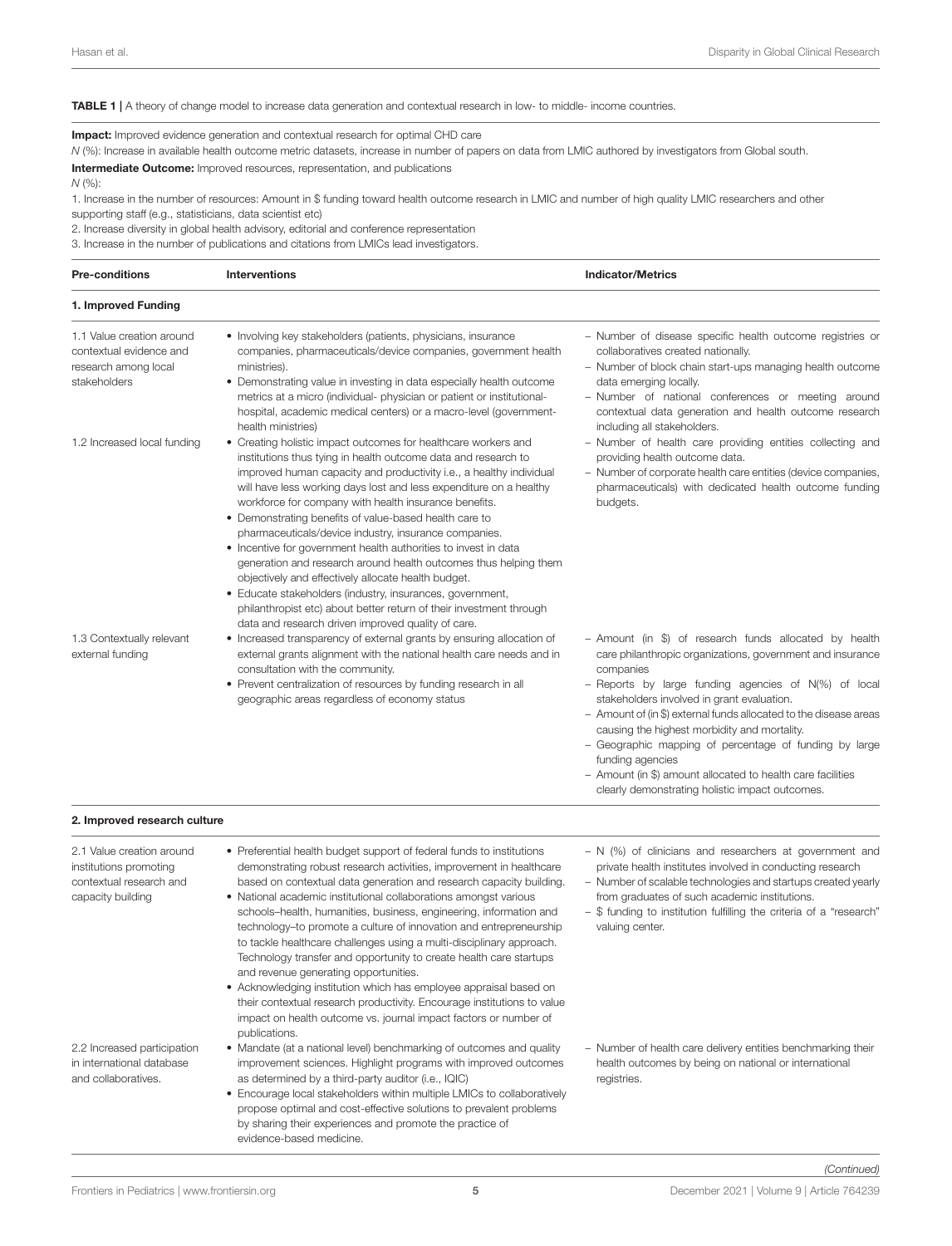#### TABLE 1 | Continued

| <b>Pre-conditions</b>                                                                      | <b>Interventions</b>                                                                                                                                                                                                                                                                                                                                                                                                                                                                                   | <b>Indicator/Metrics</b>                                                                                                                                                                                                                                                                         |
|--------------------------------------------------------------------------------------------|--------------------------------------------------------------------------------------------------------------------------------------------------------------------------------------------------------------------------------------------------------------------------------------------------------------------------------------------------------------------------------------------------------------------------------------------------------------------------------------------------------|--------------------------------------------------------------------------------------------------------------------------------------------------------------------------------------------------------------------------------------------------------------------------------------------------|
| 2.3 Increased transparency<br>around funded research<br>outputs and health<br>outcome data | • Encourage focus on knowledge translation and innovative projects<br>pertaining to local solutions<br>• Develop feedback systems to monitor alignment of resource<br>allocation and outcome improvement. Monitor newly introduced<br>modified policies to ensure sustainability.                                                                                                                                                                                                                      | - Number of nationally funded projects leading to contextual<br>clinical practice guidelines<br>- Number of nationally funded research projects<br>demonstrating improvement in health outcomes.                                                                                                 |
|                                                                                            | 3. Adequate capacity to do conduct research activities                                                                                                                                                                                                                                                                                                                                                                                                                                                 |                                                                                                                                                                                                                                                                                                  |
| 3.1 Improved training via<br>northern exchange<br>programs and mentorship                  | • Online and in person certificate training programs and workshops of<br>conventional research courses to target larger masses. Sponsored<br>master's and doctorate degrees, postdoctoral research positions to<br>LMIC grantees and trainees.<br>• Teaching translational and implementational science to encourage<br>innovation and contextually relevant research that may improve<br>practice and policy<br>• Assign mentors to these trainees that can give detailed feedback                    | - Number (%) of exchange programs awardees from LMICs<br>every year at HIC global health institutes.<br>- Number (%) conference presentations and manuscripts led<br>by LMICs mentees<br>- Number (%) of research programs developed by LMICs<br>mentees in their setups                         |
|                                                                                            | and offer continued assistance throughout their journey promoting<br>research career development. Sustained mentorship should be<br>lauded, supported and programs demonstrating it prioritized in<br>receiving global health funds.<br>• Increased expectations and accountability from exchange program                                                                                                                                                                                              |                                                                                                                                                                                                                                                                                                  |
| 3.2 Training provided by<br>academic institutions within<br><b>LMICs</b>                   | awardees to build research developmental programs at home<br>institutes and achieve long term scientific independence.<br>• Institutional level journal clubs and seminars encouraging lower<br>resourced health care setups to participate, voice and formulate<br>research agendas.<br>• Collaborative platforms by federal bodies to address problems and<br>suggest sustainable solutions through modified interventions.<br>Modified care practices need to be documented initially at a local    | - Number (%) of research related activities conducted every<br>year at leading academic health institutes.<br>- Number (%) local specialized journal publications and their<br>quality of work.<br>- Number (%) of national health conferences and participants<br>diversity across the country. |
|                                                                                            | level via publications in local journals with a larger goal of establishing<br>national database and guidelines to support these claims.<br>• At a national level, encourage local health care workers with limited<br>resources and large patient loads to exchange ideas and information<br>at health conferences as participants, panelists, speakers, and<br>advocates to bring neglected local health problems to the table.<br>Promote large scale evidence-based medicine practices by defining |                                                                                                                                                                                                                                                                                                  |
| 3.3 Incentives and fair<br>growth opportunities                                            | clear outcomes and objectives of such forums.<br>• Competitive salaries and benefits for health care workers conducting<br>research in the communities at government and private institutional<br>levels.<br>• Providing technological expertise and tools for improved data                                                                                                                                                                                                                           | - Number (%) of national awards given to researchers to<br>recognize their efforts in improving health outcomes.<br>- % increment in salaries of researchers based on their<br>contribution toward improving health outcomes nationally.                                                         |
|                                                                                            | acquisition and health information exchange.<br>• Health research award programs need to acknowledge high quality<br>research work aimed at reporting large data, quality improvement<br>initiatives, creating contextual guidelines and demonstrating<br>improved health outcomes.                                                                                                                                                                                                                    |                                                                                                                                                                                                                                                                                                  |
|                                                                                            | 4. Increase representation in global health journal, conferences, and governance bodies.                                                                                                                                                                                                                                                                                                                                                                                                               |                                                                                                                                                                                                                                                                                                  |
| 4.1 Regional journals to<br>target relevant audience.                                      | • Encourage separate local or regional branches of global health<br>journals which may publish more relevant and applicable data from<br>local researchers.<br>• Encourage utilization of publication and the importance of quality of                                                                                                                                                                                                                                                                 | - Number of leading global health journals having subsets of<br>regional journals.                                                                                                                                                                                                               |
| 4.2 Diversity amongst<br>journal editorial boards and<br>conferences.                      | work over journal impact-factor.<br>• Increase diversity of representation amongst all journals and<br>conference stakeholders. This may apply to editor-in-chiefs, editors,<br>first authors of published articles for top global health journals. This<br>may also extend to speakers and participants at global health                                                                                                                                                                              | - A diversity score similar to the Composite Editorial Board<br>Diversity (CEBD) score reported by [Bhaumik and Jagnoor<br>(44)] can assess geographic, ethnic, and country income-<br>level diversity.                                                                                          |
| 4.3 Inclusion amongst<br>global health bodies                                              | conferences.<br>• Systematic reporting system to keep track inclusion in global health<br>advocacy bodies                                                                                                                                                                                                                                                                                                                                                                                              | - Yearly audits of number (%) of LMIC representation in<br>advisory bodies and editorial boards.                                                                                                                                                                                                 |

• Liaisons with researchers active in eliminating disparity

of representation.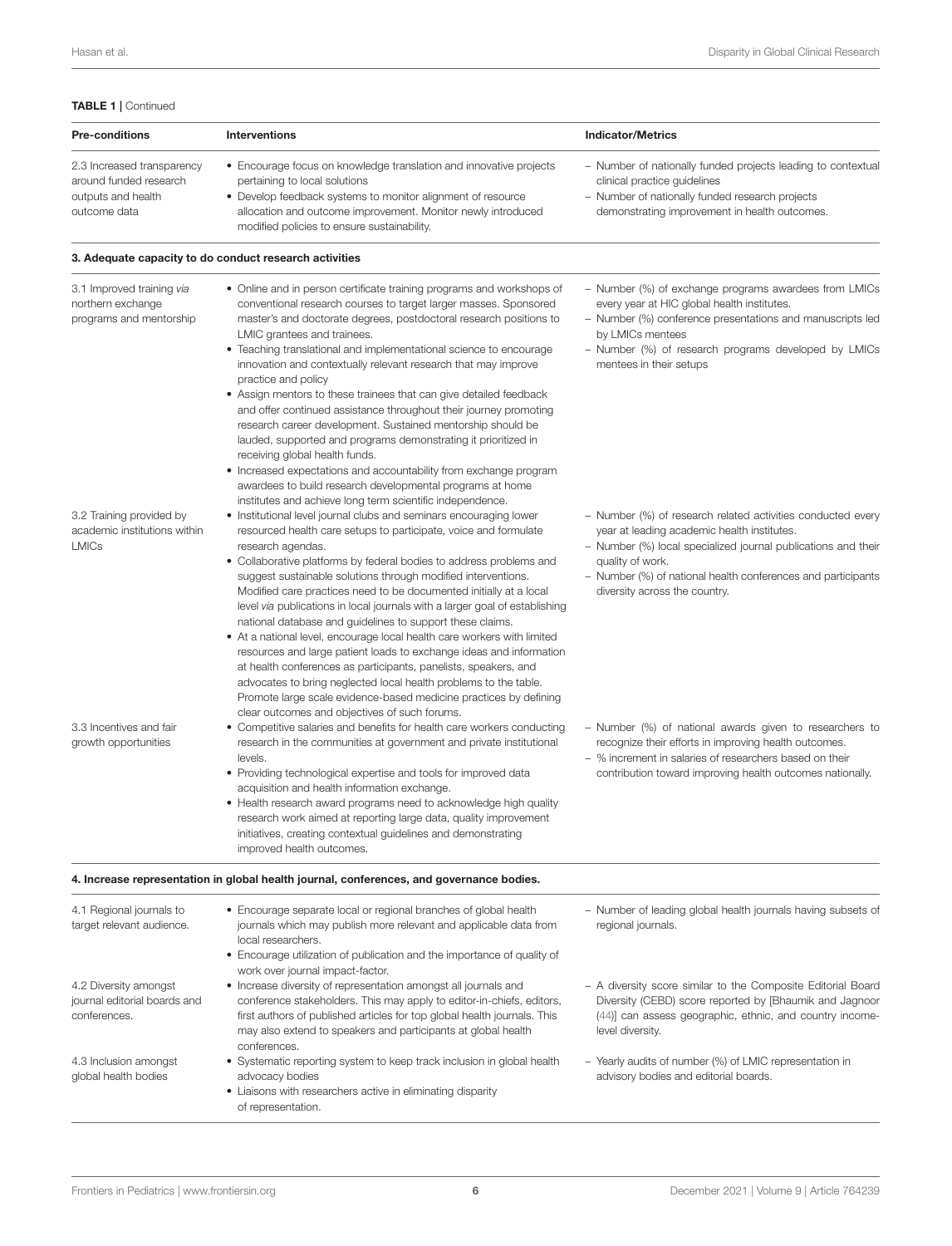

## <span id="page-7-0"></span>SOLUTIONS–THE WAY FORWARD

The most essential aspect of improving research in LMIC is the realization and ownership of the problem around paucity of local evidence by patients, health care providers, academic centers and governments in these countries. In 2015 alone, poor quality health care in LMIC led to ∼ USD six trillion in economic losses [\(38\)](#page-12-17). Thus, all stakeholders must understand that valuing and investing into data/evidence generation is imperative for their own benefit. Nationally tailored plans increase ownership of problems and even though they might not be perfect, they are likely to have a greater impact [\(19\)](#page-11-17). Moreover, Southern voices can only demand inclusivity in global health forums if they strengthen their systems, collaborate, come forward as a unified representation to add value to global data. Thus, LMICs must identify the challenges (as described above) and create a clear theory of change (ToC) to address these challenges at a micro- (individual patient or physician or institutions delivering health care) and a macro- (government and health ministries) level. ToC has been widely used and it is considered to be the basis of monitoring and [\(39\)](#page-12-18) theory-based evaluations [\(40–](#page-12-19)[42\)](#page-12-20). According to Weiss, a ToC is, "a theory of how and why an initiative works [\(43\)](#page-12-21)." A robust ToC includes several components that makes the model more systematic [\(39\)](#page-12-18) i.e., preconditions, interventions, outcome and goal. Preconditions are a necessary requirement, condition or element that should be present for achieving the desired outcome while to fulfill these preconditions it is important to have efficient interventions that helps achieve the outcomes and impact of interest [\(39\)](#page-12-18). Such ToCs are complex and need a very thoughtful approach. We propose a ToC, its preconditions, interventions and metrics (process and outcome) to measure the effectiveness of the intervention to enhance research output from LMICs (**[Figure 1](#page-4-0)**, **[Table 1](#page-5-0)**).

## Pre-conditions and Interventions of the Theory of Change Improved Funding

It is essential that funds are available to generate evidence and conduct contextually relevant research. Without funds, any effort toward creating value around evidence generation and research activities is not sustainable. The value of having high quality holistic outcome data and contextual research especially around quality improvement must be recognized by all stakeholders i.e., patients, health care providers, health care delivery facilities and institutions, insurance companies, health care industry and health ministries/government. Holistic health outcome data (encompassing the patients mental, physical and social wellbeing) (**[Figure 2](#page-7-0)**), contextual research around service delivery (to improve attainment of healthy state, degree of health recovery and sustainability of healththe three tier of value-based health care outcomes) and innovation can benefit the health care ecosystem at a micro- (individual and institutional stakeholders) and a macro-level (government and health ministries). If and when this buyin from local stakeholders comes, funds provided by them will be more readily and sustainably available. This realization among stakeholders and subsequent value around contextual evidence generation and research can be created through several ways:

#### **Value Creation Around Data and Research Among Local Stakeholders**

It is a win-win situation where all the stakeholders can benefit if they invest in local evidence generation and contextual research.

**Patient/Family Unit as a Stakeholder.** Access to data will give patients the autonomy to select the best value for their care.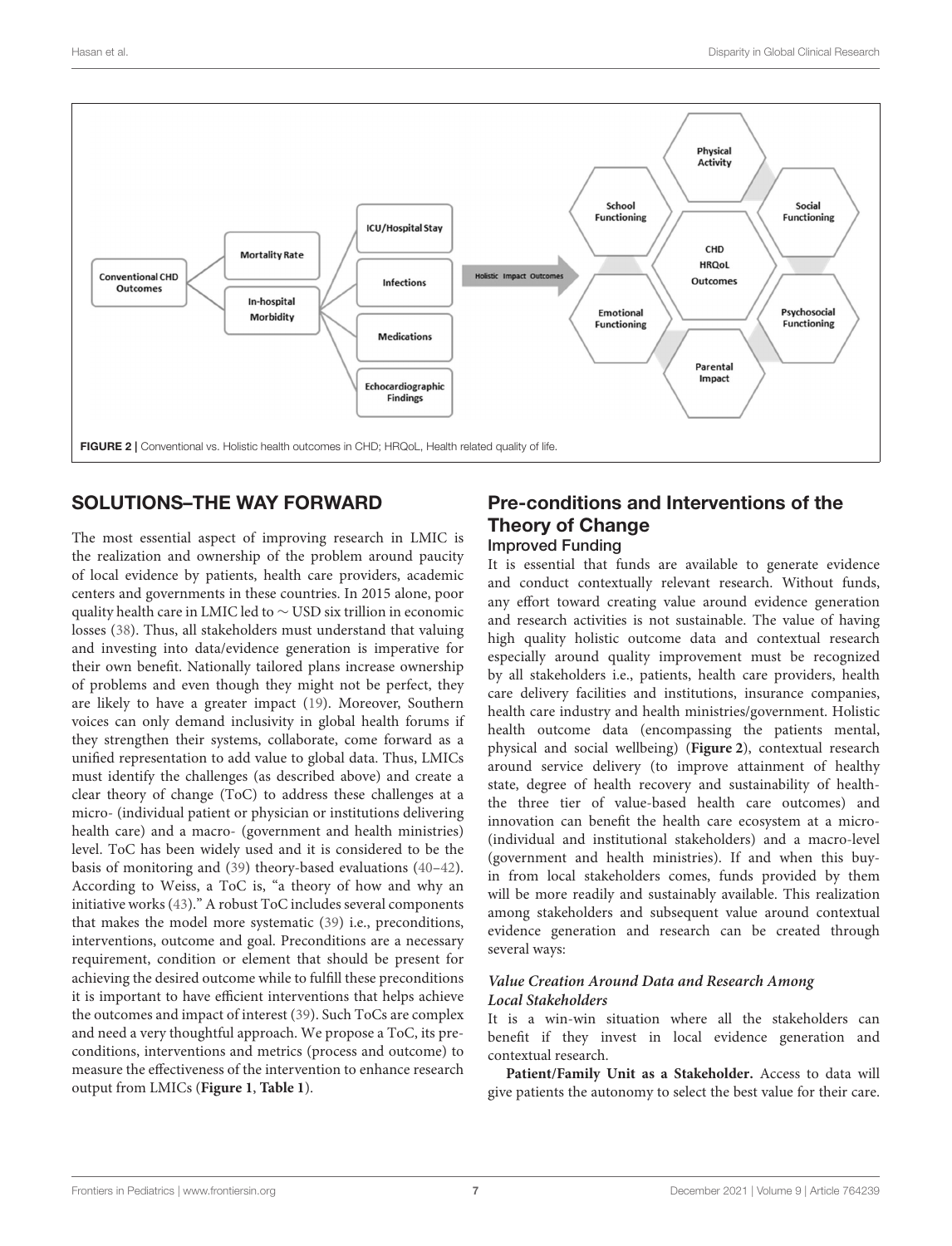Patients can save more money as poor quality of care is more costly and also leads to more mistrust in the health system which makes them doctor "shop" [\(38\)](#page-12-17).

**Physician and Health Care Delivery Institution.** Ability to measure and share their outcomes can give these stakeholders an opportunity to increase their marketability of service, referral, and remuneration from insurance companies, pharmaceutical companies, and the healthcare industry. For example, in Pakistan, atherosclerotic cardiovascular disease (ASCVD) is one of the leading causes of early mortality in young adults with no subsequent assessment of risk factors within the population. The first-ever largest longitudinal cohort study in Pakistan, PAK SEHAT, is being implemented in collaboration with a specialized heart hospital, Tabba Heart Institute and Getz Pharma [\(https://www.dawn.com/news/1659222\)](https://www.dawn.com/news/1659222) to formulate a comprehensive database on the native Pakistani population to assess the likelihood of developing ASCVD. This serves as a great example of local stakeholders contributing towards locally relevant research in ways that can also be beneficial for them.

**Insurance Companies, Industry, and health care philanthropists.** In many LMICs, the majority of the cost reimbursement is out of pocket payments [\(45\)](#page-12-22). Limited health insurance, government subsidies and philanthropists bear the cost of care for patients who cannot afford treatment (the overwhelming majority in LMIC) [\(46\)](#page-12-23). Having access to health outcome data and quality improvement research may be of interest to these stakeholders as it gives them an opportunity to effectively use their funds. Health care startups like block chain will also find space in such an environment and becomes another stream of value creation and incentives for people to invest in local research activities.

**Government.** Access to health outcome data and local research can be of value to governments. It helps them achieve good health indicator-based international ratings, which helps governments in LMICs procure more funds and aids from bodies like the International Monetary Fund (IMF) or the World Bank. It also helps them in effective and objective use of their health budgets. Increased medical tourism is another incentive for governments in LMIC to invest in contextual data generation and research. These incentives can make the stakeholders value data and research and thus invest in it as they see it as something that will give them a good return on their investment (ROI).

#### **Increased Local Funding**

Demonstrating "ROI" as money saved by improving health outcomes through local innovations and contextually relevant management may help in more sustained local investment. A dialogue with all the stakeholders along these lines will help direct their focus on short- and long-term benefits of improved quality of care offered by investing in contextual research and data generation.

#### **Contextually Relevant External Funding**

Research funding by external bodies should be allocated based on translational impact and according to the local ToC [\(47\)](#page-12-24). This has to be mandated by governments in LMICs trickling down to academic and research organizations as this is in the best interest of their country's health needs. External funders will have to respect the needs of the local communities and must realize that their "best" intentions may not necessarily be in the "best" interest of the local communities. One way of assessing these needs would be to involve the local health care stakeholders in the grant evaluation and monitoring process. Feedback mechanisms should also be encouraged to assess long-term progress amongst funded projects and whether the funding indeed has impacted disease burden and local challenges. Transparency of the grant evaluation process needs immediate attention [\(23\)](#page-12-1) and the concept of repeatedly funding the "safe" researcher [\(48,](#page-12-25) [49\)](#page-12-26) needs to be abolished. Building local capacity will only happen by encouraging early career researchers by funding their work even if they seem to be a "risky investment." Evaluation of investigators must move away from just publications to actual impact. The San Francisco Declaration on Research Assessment (DORA) points out that using the Journal Impact Factor as a proxy measure for the value or quality of specific research may be erroneous and one-dimensional and lead to a biased research assessment and perpetuates the emphasis on publication in certain high-tier journals without a more comprehensive assessment of impact. Another strategy would be to prevent centralization of resource allocation and promote equitable distribution in all geographic areas [\(50\)](#page-12-27).

### Improved Research Culture

Waiting to develop a culture of research only once adequate resources are available, may never fill the research gaps. The approach should be to foster a culture of innovation that can encourage research activities within the available resources. A few successful innovations can subsequently drive more funds. This can be done through several different ways.

#### Value Creation Around Institutions Promoting Contextual Research and Capacity Building

Academic medical centers should be encouraged to engage in data generation and research and should be incentivized by giving such centers better budgetary support. Private centers should allocate funds toward research activity, publication costs etc. for clinical research mandated by the government. A government-level oversight will ensure appropriate utilizations of the funds by these centers. Other institutions (business schools, health care leader mentorship programs etc.) should educate their students on the value of data and its objectivity and create data-centric systems to aid in decision-making. They can further educate other stakeholders in the society to propagate a culture of research and data-driven health care. Creating national level collaborations between engineering, business, social science and health care institutions will help develop capacity around innovative fields like data science, artificial intelligence, social innovation and entrepreneurship.

#### Increased Participation in International Databases and Collaboratives

Participating in international databases and collaboratives is a good start to maintain data and build local biorepositories. The International Quality Improvement Collaborative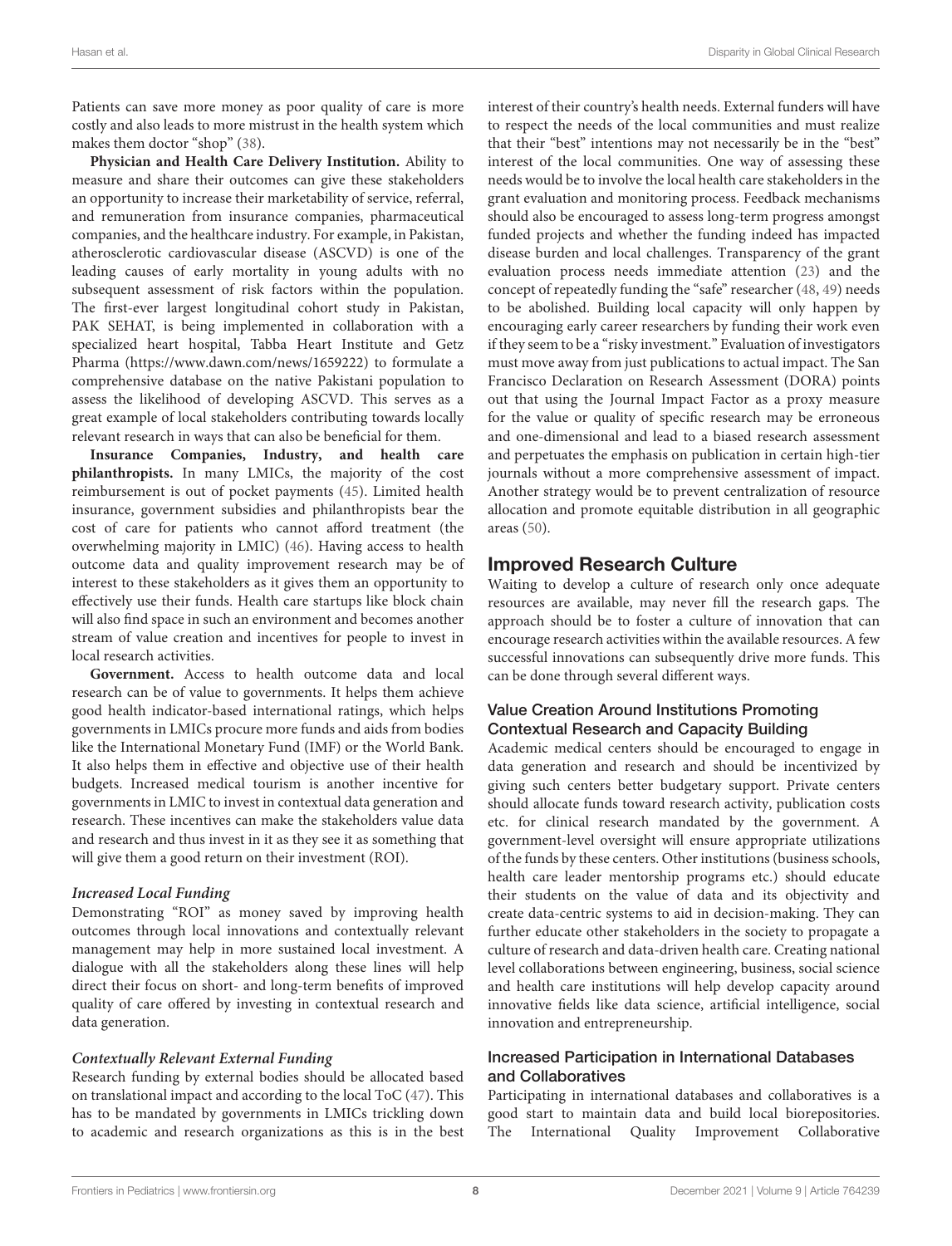(IQIC) for CHD surgery and catheterization, a web-based platform providing benchmark data on clinical outcomes and resource utilization metrics, is an exemplary template for the collaborations that need to be developed. IQIC allows all institutions, lacking a national database or sufficient resources, to benchmark outcomes and compare their analyses with other LMICs centers. In addition, it also encourages collaborative learning through free webinars and supports local efforts in research activities and manuscript writings. Such measures will allow routine interaction amongst global institutions to share practices and care protocols. It will facilitate conversations between participating hospitals with similar resource backgrounds, who desire to improve the quality of their care and optimize cost-effectiveness and share their experiences through publications [\(51\)](#page-12-28).

#### Increased Transparency Around Funded Research Outputs and Health Outcome Data

Feedback systems with quarterly reports to assess the progress of research developments can monitor resource allocation and outcome improvement. Meanwhile, newly introduced evidencebased modified policies will have to be monitored regularly to ensure that change sought via these frameworks remains sustainable. Nevertheless, emphasis should be on translation projects pertaining to local issues rather than replicating work done in HICs in a controlled, artificial setup that often cannot be replicated.

## Adequate Capacity to Conduct Research Activities

#### Improved Training via Northern Exchange Programs and Mentorship

Individuals or experts working in the global health arena should be encouraged to act as mentors to early career researchers or clinicians in LMICs. The performance of these experts should be appraised by their affiliated organizations based on the quality of the mentees produced. The long-term expectation should be for these mentees to be autonomous researchers who demonstrate improvement in health outcomes in their respective countries through their work. Such systematic approach of collaborative staff training and knowledge sharing can promote long-term scientific independence [\(28\)](#page-12-6). A combination of training opportunities such as fellowships, certificate programs, master's and doctorate degrees, postdoctoral positions can be offered to LMIC researchers, especially by programs seeking funding within the global health space. A fixed percentage of grantees and trainees from LMICs should be sponsored to receive these certificate and degree programs with the expectations of building research infrastructures at various institutes in their home countries. While not everyone can be sponsored to train at reputable institutes, utilizing virtual platforms to hold essential research courses at low-to-no costs will allow training in remote areas. Apart from the conventional research courses i.e., research design, grant writing, statistics, a special focus should be given in teaching translational and implementation science so that investigators are primed to be innovative and help catalyze uptake of evidence into policy and practice [\(52\)](#page-12-29). Use of high quality implementation science has been proposed to understand the contextual factors associated with the scaling of surgical systems in LMICs [\(53\)](#page-12-30). Such quality evidence around implementation may also help HIC adopt such robustly tested processes in LMICs. These efforts will hone research career development amongst young researchers and improve the workforce. Research collaborations between HIC and LMIC must include capacity building of the LMIC investigators to lead manuscripts and present at various conferences and forums. The accountability of these deliverables has to be monitored by both the collaborating institutions in HIC and LMICs. One initiative in this regard, focusing on growing and disseminating talent in medicine is the Women as One Talent Directory [\(https://](https://womenasone.org/register/sign-up/) [womenasone.org/register/sign-up/\)](https://womenasone.org/register/sign-up/) is a robust and sortable online database of talented women in medicine to facilitate professional opportunities and to allow for networking.

#### Training Provided by Academic Institutions Within LMICs

At a micro level, large academic institutes should take the initiative to increase the pool of local researchers. The handful of institutions in LMICs which are adequately resourced should champion the cause and hold mandatory institutional level journal clubs and seminars, which could be linked to units without these remotely. This would promote partnerships with lower resourced health care setups to discuss and formulate contextual research agendas. The performance and subsequent funding of such institutions when linked to improvement in health outcomes, will lead to a more concerted and sustained effort by these institutions to promote a culture of contextually relevant research.

At a macro level, federal bodies should develop collaborative platforms to promote translational research and sharing of resources. These platforms can be utilized to address health inequities and encourage innovative sustainable solutions at the local level. There is a need for the establishment of local health journals where articles addressing community problems and data deficits can be published and disseminated. It will help develop modified interventions targeting the local population at-need and encourage discourse on outcomes of modified care practices. If care protocols are accurately reported and accessible to neighborhood local regions, similar setups can adopt successful strategies, thereby causing a bigger impact. Consistent documentation of these practices in multiple centers enables a wider outreach and acceptance. Furthermore, local health journals should invite small rural health care setups to publish data on their patients. Encouraging data from multiple small centers can help form a larger cumulative database in the future and impactful local guidelines [\(54\)](#page-12-31). The student workforce at teaching hospitals can be given opportunities to participate in data collection to set up these large databases or do mini-research projects. They can use incentives of developing their resume and research mentorship from faculty to participate in these studies.

National governance bodies need to establish health conferences at a national level as an accessible medium for exchanging ideas and information. Such conferences need to have clear objectives and defined outcomes (i.e., establishing of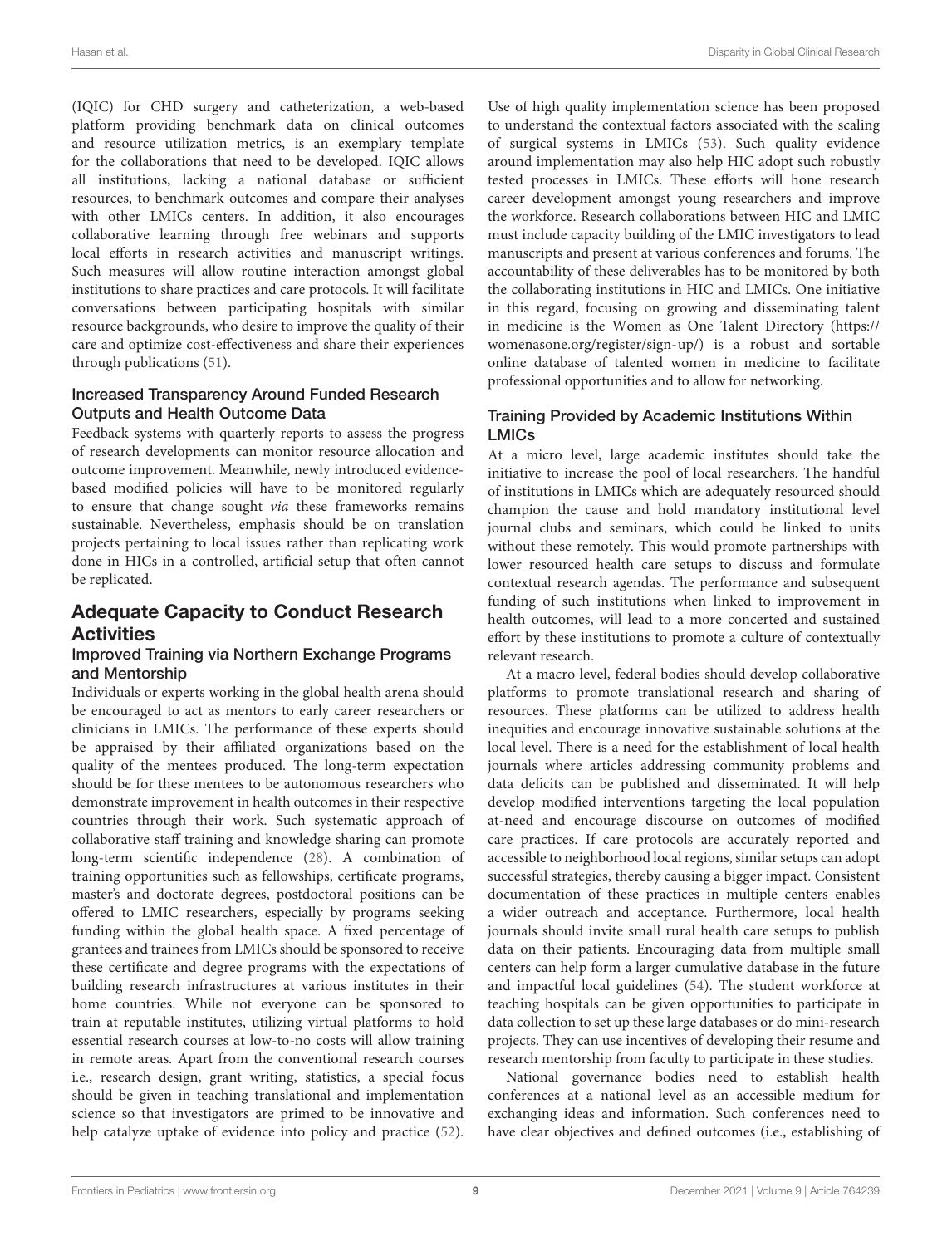local databases, exchanging ideas, creating research consortiums, tracking progress in heath outcome metrics, etc.). Such a focused approach will help reap the maximum benefit of such gatherings as such conferences are costly and require intense organizing efforts. Health care workers with limited access and large patient loads should be given special attention. They should be encouraged to participate as panelists, speakers, and advocates. It will encourage local stakeholders to gather data through mutual collaboration which can result in comprehensive solutions to prevalent problems and promote the practice of evidence-based medicine.

Once local partnerships are forged and local centers are driven toward establishing national healthcare policies through research and development, partnerships with programs in other LMICs with shared problems and challenges can be considered.

#### Incentivization and Fair Growth Opportunities

In LMICs where financial benefits lie within extra clinical hours, competitive salaries and benefits for contextual research can incentivize most physicians to begin investing their time toward contextual research. Such an initiative should be encouraged at both, government, and private institutional levels. Recognizing efforts and giving due credit through health research awards and national recognition can further enhance their interests.

## Increase Representation in Global Health Journal, Conferences, and Governance Bodies

#### Regional Journals to Target Relevant Audience

While global health journals may find it impossible to be completely inclusive of all regions around the globe, regional subsets of journals may provide more relevant data grouping and improved readership while being cognizant of diversity and inclusivity from all ethnic and income-level backgrounds. This will increase prospects of publication, consolidate ethnic or regional groups of similar data and appeal to a more relevant readership. It will also increase the editorial board members in numbers and provide an incentive toward larger membership and improved diversity on decision making panels. Moreover, an important aspect that stakeholders (e.g., academic institutions) need to consider is the utilization of the publication. Value has to be placed on the quality of work and its significance toward achieving the outcomes rather than the impact-factor of the journal it gets into [\(37\)](#page-12-15).

#### Diversity Amongst Journal Editorial Boards and **Conferences**

Global health journals can support reduction of data disparity by ensuring greater diversity of their editorial boards ranging from directors to editors to promote a balanced and fair perspective. Such an effort can provide a larger number of peerreviewers and encourage submission from studies conducted in more diverse backgrounds, thus providing a better global health perspective. A commitment for blinded reviews from high-tier journals would be welcomed to preserve the quality and integrity of research reviews [\(55\)](#page-12-32). Composite Editorial Board

Diversity Score (CEBDS) [\(44\)](#page-12-16) evaluated the diversity in top 27 global health journals amongst gender, geographic and income level regions serving as a great example to quantify actual diversity. A detailed assessment based on a globally approved scoring system may help target the gaps in inclusivity amongst editorial bodies. Furthermore, an assessment of first authors of all publications and their citations can help reflect upon the diversity of acceptance from research conducted in different backgrounds. The data can also be used by institutions in LMIC to advocate for more equitable partnerships. Thus, more inclusion will allow addressing problems in acquiring data at a global level. It will help devise global initiatives to assist in building capacity and funding projects to collect data from LMIC.

#### Inclusion Amongst Global Health Bodies

A goal for the pediatric heart disease researchers should be to have a unified voice in global forums like the Sustainable Developmental Goals (SDGs) to ensure the disease remains a national priority. This makes the case significantly easier with governments. Moreover, global health advocacy boards and global health journals should also work to increase representation from LMICs through ensuring accountability. Devising a systematic reporting system to keep track of "expected" vs. "real" inclusion of LMICs in global health will be fruitful. Measures should include mandatory yearly audits, reporting the percentage of LMIC representation in advisory bodies and editorial boards. These yearly audits will give concrete numbers to point to the reality of inclusivity and depict trends of improvement overtime. Liaison with groups of researchers active in the space of addressing the disparity in representation in global health will help magnify the efforts toward meaningful inclusivity of LMIC stakeholders in global health [\(56\)](#page-12-33).

## **CONCLUSION**

There are significant global inequities amongst the division of global health burden of pediatric cardiac disease and allocation of resources. These barriers are well known in LMIC countries, but it is essential to enumerate them to set the scene for the much less known systemic solutions to address them. Along with inadequate access to high-quality care, competing health priorities, fragile health systems, and conflicts, there is an increased lag of evidence generation and research from LMICs. Lack of basic epidemiologic understanding of the disease burden in these regions poses a significant knowledge gap as solutions can only be developed and sustained if the scope of the problem is accurately defined. Unaligned funding, poor representation in global health advocacy bodies, limited opportunities to publish in global health journals, and limited opportunities to participate and speak at global health conferences hinder progress. While global health bodies advocate for these problems, they tend to take control over local health challenges without focusing on the necessary investment they require. We have designed the solutions using a 'Theory of Change (ToC)' approach to understand how and **why** certain pathways work. As highlighted in the ToCs, the path begins with national ownership at the top leading to empowerment of the LMIC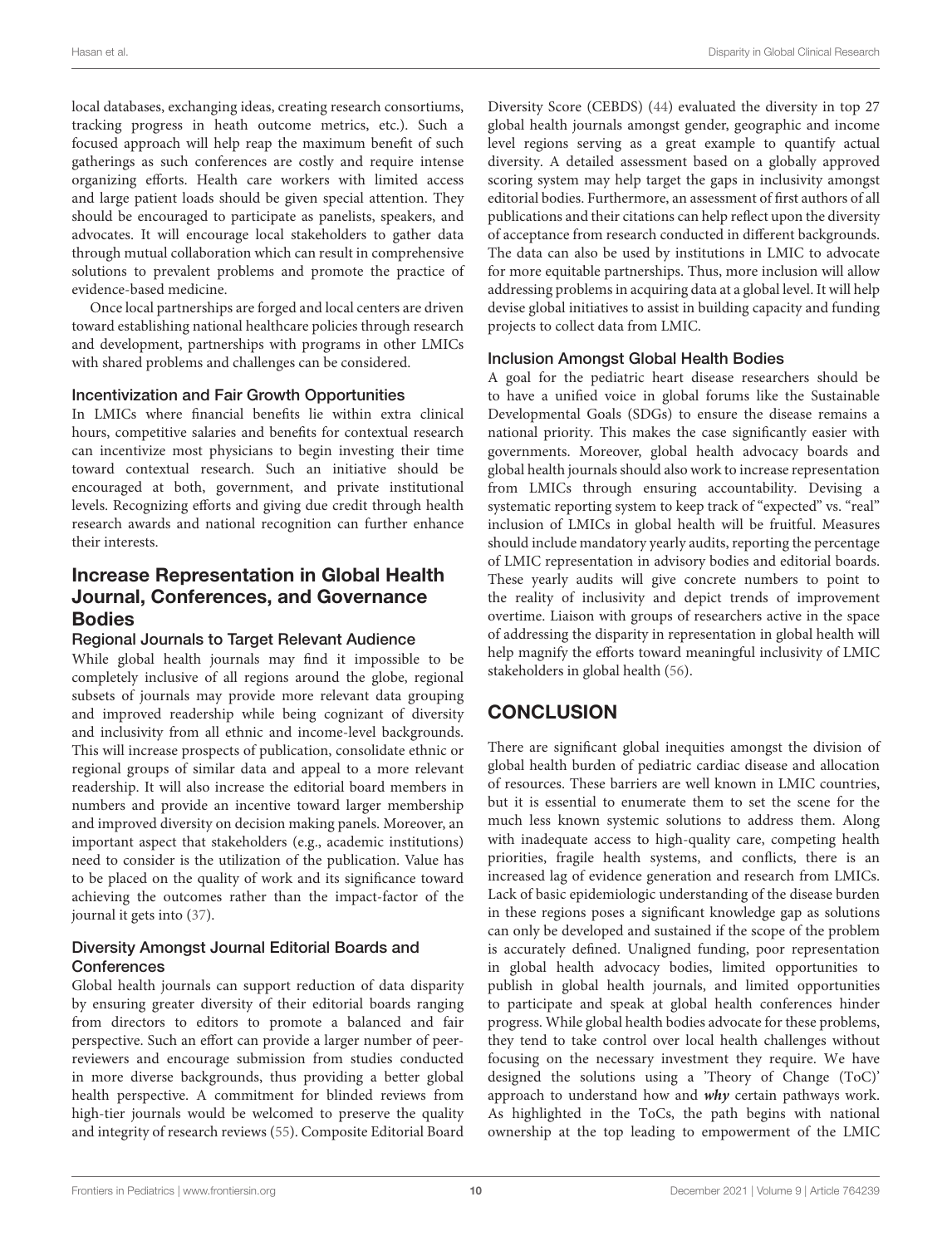clinician to publish, especially around clinical outcome data. The proposed strategies have been designed in the best interest of all the stakeholders ensuring sustained engagement of the process. LMICs need to take it upon themselves to improve the health of their populations with the intent to gradually decrease dependence on external funds. The realization must be that an external can only help if "we" put in the effort to resolve our complex healthcare challenges. All stakeholders in society from government bodies, health ministries and systems, to frontline healthcare workers and patients need to be invested to address the local health problems. Moreover, interventions can be designed for a more collaborative and effective HIC-LMIC and LMIC-LMIC partnership directed at increasing resources, capacity building and representation for long-term productivity. We believe that given the strength of the ToC model, it can be very well used by HIC centers too. As a next step, the authors will conduct workshops with a group of practitioner clinicians, hospitals, programs, and other relevant stakeholders to refine the ToC and its associated process/outcome metrics. The listed fundamental outcome metrics of each of the strategies in the ToC table will be the desired goal/outcome

### **REFERENCES**

- <span id="page-11-0"></span>1. Franzen SR, Chandler C, Lang T. Health research capacity development in low and middle income countries: reality or rhetoric? A systematic metanarrative review of the qualitative literature. BMJ Open. (2017) 7:E012332. doi: [10.1136/bmjopen-2016-012332](https://doi.org/10.1136/bmjopen-2016-012332)
- <span id="page-11-1"></span>2. Vervoort D, Swain JD, Pezzella AT, Kpodonu J. Cardiac surgery in low- and middle-income countries: a state-of-the-art review. Ann Thorac Surg. (2021) 111:1394–400. doi: [10.1016/j.athoracsur.2020.05.181](https://doi.org/10.1016/j.athoracsur.2020.05.181)
- <span id="page-11-2"></span>3. Zimmerman M, Smith A, Sable CA, Echko M, Naghavi M, Hugo-Hamman C, et al. Relative impact of congenital heart disease on morbidity and mortality in infancy around the globe: the global burden of disease study. Circulation. (2017) 136:A14666–A. doi: [10.1161/circ.136.suppl\\_1.14666](https://doi.org/10.1161/circ.136.suppl_1.14666)
- <span id="page-11-3"></span>4. Global, regional, and national burden of congenital heart disease, 1990–2017: a systematic analysis for the global burden of disease study 2017. Lancet Child Adolesc Health. (2020) 4:185–200. doi: [10.1016/S2352-4642-x](https://doi.org/10.1016/S2352-4642-x)
- <span id="page-11-4"></span>5. Liu Y, Chen S, Zuhlke L, Black GC, Choy MK, Li N, et al. Global birth prevalence of congenital heart defects 1970-2017: updated systematic review and meta-analysis of 260 studies. Int J Epidemiol. (2019) 48:455–63. doi: [10.1093/ije/dyz009](https://doi.org/10.1093/ije/dyz009)
- <span id="page-11-5"></span>6. Tchervenkov CI, Jacobs JP, Bernier PL, Stellin G, Kurosawa H, Mavroudis C, et al. The improvement of care for paediatric and congenital cardiac disease across the world: a challenge for the world society for pediatric and congenital heart surgery. Cardiol Young. (2008) 18 Suppl 2:63–9. doi: [10.1017/S1047951108002801](https://doi.org/10.1017/S1047951108002801)
- <span id="page-11-6"></span>7. Iyer PU, Moreno GE, Fernando Caneo L, Faiz T, Shekerdemian LS, Iyer KS. Management of late presentation congenital heart disease. Cardiol Young. (2017) 27:S31–S9. doi: [10.1017/S1047951117002591](https://doi.org/10.1017/S1047951117002591)
- <span id="page-11-7"></span>8. Zuhlke L, Lawrenson J, Comitis G, De Decker R, Brooks A, Fourie B, et al. Congenital heart disease in low- and lower-middle-income countries: current status and new opportunities. Curr Cardiol Rep. (2019) 21:163. doi: [10.1007/s11886-019-1248-z](https://doi.org/10.1007/s11886-019-1248-z)
- <span id="page-11-8"></span>9. Webb G, Mulder BJ, Aboulhosn J, Daniels CJ, Elizari MA, Hong G, et al. The care of adults with congenital heart disease across the globe: current assessment and future perspective: a position statement from the international society for adult congenital heart disease (ISACHD). Int J Cardiol. (2015) 195:326–33. doi: [10.1016/j.ijcard.2015.04.230](https://doi.org/10.1016/j.ijcard.2015.04.230)
- <span id="page-11-9"></span>10. Khan A, Abdullah A, Ahmad H, Rizvi A, Batool S, Jenkins KJ, et al. Impact of international quality improvement collaborative on congenital heart surgery in Pakistan. Heart. (2017) 103:1680–6. doi: [10.1136/heartjnl-2016-310533](https://doi.org/10.1136/heartjnl-2016-310533)

for the next set of workshops we have with the relevant stakeholders; for example, the first metric is the number of national disease-specific collaboratives or registries created. In our workshop, we will start with this as the outcome and then map the process with the key stakeholders, including physicians, insurance companies, pharmaceuticals/device companies, and government health ministries listed in the second column. The results of these associated process/outcome metrics will need at least 5 years for a measurable change and are beyond this paper's scope.

### AUTHOR CONTRIBUTIONS

BH: conception and design, formulation of ToC, drafted, critically reviewed, and revised the manuscript. MR: conception and design, critically reviewed, and revised the manuscript specifically the theory of change. AW: formulation of ToC, drafted, reviewed, and revised the manuscript. RK and LZ: conception and design, reviewed and revised the manuscript. All authors contributed to the article and approved the submitted version.

- <span id="page-11-10"></span>11. Sen AC, Morrow DF, Balachandran R, Du X, Gauvreau K, Jagannath BR, et al. Postoperative infection in developing world congenital heart surgery programs: data from the international quality improvement collaborative. Circ Cardiovasc Qual Outcomes. (2017) 10:e002935. doi: [10.1161/CIRCOUTCOMES.116.002935](https://doi.org/10.1161/CIRCOUTCOMES.116.002935)
- <span id="page-11-11"></span>12. Ordunez P, Martinez R, Soliz P, Giraldo G, Mujica OJ, Nordet P. Rheumatic heart disease burden, trends, and inequalities in the Americas, 1990– 2017: a population-based study. Lancet Glob Health. (2019) 7:E1388–E97. doi: [10.1016/S2214-109X\(19\)30360-2](https://doi.org/10.1016/S2214-109X(19)30360-2)
- <span id="page-11-12"></span>13. Noubiap JJ, Agbor VN, Bigna JJ, Kaze AD, Nyaga UF, Mayosi BM. Prevalence and progression of rheumatic heart disease: a global systematic review and meta-analysis of population-based echocardiographic studies. Sci Rep. (2019) 9:17022. doi: [10.1038/s41598-019-53540-4](https://doi.org/10.1038/s41598-019-53540-4)
- <span id="page-11-13"></span>14. Zuhlke L, Engel ME, Karthikeyan G, Rangarajan S, Mackie P, Cupido B, et al. Characteristics, complications, and gaps in evidence-based interventions in rheumatic heart disease: the global rheumatic heart disease registry (the REMEDY Study). Eur Heart J. (2015) 36:1115–22a. doi: [10.1093/EURHEARTJ/EHU449](https://doi.org/10.1093/EURHEARTJ/EHU449)
- <span id="page-11-14"></span>15. Hasan B, Hansmann G, Budts W, Heath A, Hoodbhoy Z, Jing ZC, et al. Challenges and special aspects of pulmonary hypertension in middle- to low-income regions: JACC state-of-the-art review. J Am Coll Cardiol. (2020) 75:2463–77. doi: [10.1016/j.jacc.2020.03.047](https://doi.org/10.1016/j.jacc.2020.03.047)
- 16. Hansmann G, Koestenberger M, Alastalo TP, Apitz C, Austin ED, Bonnet D, et al. 2019 updated consensus statement on the diagnosis treatment of pediatric pulmonary hypertension: the European pediatric pulmonary vascular disease network (EPPVDN), endorsed by AEPC, ESPR ISHLT. J Heart Lung Transplant. (2019) 38:879–901. doi: [10.1016/j.healun.2019.06.022](https://doi.org/10.1016/j.healun.2019.06.022)
- <span id="page-11-15"></span>17. Active Physicians by Age and Specialty. (2019). Available online at: [https://www.Aamc.org/Data-Reports/Workforce/Interactive-Data/Active-](https://www.Aamc.org/Data-Reports/Workforce/Interactive-Data/Active-Physicians-Age-and-Specialty-2019)[Physicians-Age-and-Specialty-2019](https://www.Aamc.org/Data-Reports/Workforce/Interactive-Data/Active-Physicians-Age-and-Specialty-2019) (accessed June 6, 2021).
- <span id="page-11-16"></span>18. Schidlow DN, Jenkins KJ, Gauvreau K, Croti UA, Giang DTC, Konda RK, et al. Transposition of the great arteries in the developing world: surgery and outcomes. J Am Coll Cardiol. (2017) 69:43–51. doi: [10.1016/j.jacc.2016.10.051](https://doi.org/10.1016/j.jacc.2016.10.051)
- <span id="page-11-17"></span>19. Bhakuni H, Abimbola S. Epistemic injustice in academic global health. Lancet Glob Health. [\(2021\) 9:e1465–e1470. doi: 10.1016/S2214-109X\(21\)0](https://doi.org/10.1016/S2214-109X(21)00301-6) 0301-6
- <span id="page-11-18"></span>20. Acharya KP, Pathak S. Applied research in low-income countries: why and how? Front Res Metr Anal. (2019) 4:3. doi: [10.3389/frma.2019.00003](https://doi.org/10.3389/frma.2019.00003)
- <span id="page-11-19"></span>21. Cordero C, Delino R, Jeyaseelan L, Lansang MA, Lozano JM, Kumar S, et al. Funding agencies in low- and middle-income countries: support